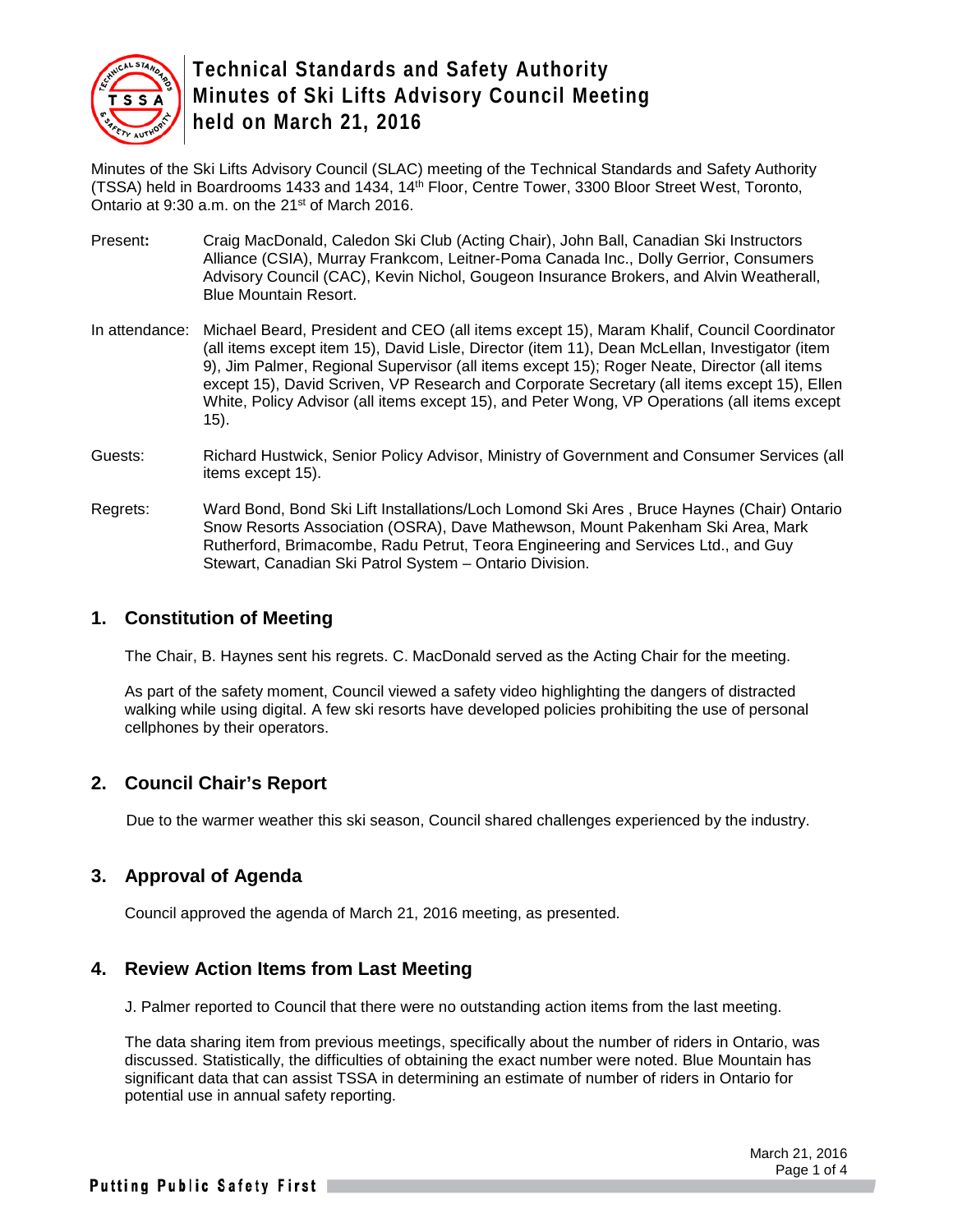

### **5. Approval of the Minutes**

Council approved the minutes of the October 14, 2015 Ski Lifts Advisory Council meeting as presented, as a true and correct record of said meeting.

## **6. TSSA President & CEO's Report**

As part of the advanced materials for this meeting, members received the President and CEO's report regarding TSSA's key activities over the last quarter, which was treated as read.

M. Beard highlighted TSSA's new location effective end of June 2016: 345 Carlingview Drive, Toronto.

He also provided a high level update on TSSA's 20/20 initiative focusing on technology and infrastructure changes. He noted how the engineering process may be improved through the new system by making submissions and checking the status of a design review online.

## **7. Engineering Process**

*Written process and reporting criteria changes:* M. Frankcom provided comments on the process of submitting engineering designs for review. He noted that while the process has been improved; the industry continues to believe that the commitment to a 4 to 5 weeks turnaround time for engineering design submissions could be reduced, depending on a job's requirements.

R. Kremer reiterated that there have been no backlog or delays to any submissions as a result of the enhanced process.

Council discussed ways to shorten the standard status of submissions, including a suggestion that inspectors conduct preliminary inspections while a decision was still pending on the engineering review.

It was noted that TSSA's 20/20 technology initiative is intended to further enhance processes, including design reviews. .

### **8. Ministry of Government and Consumer Services (MGCS)**

As part of the advanced materials for this meeting, members received MGCS' report regarding ongoing activities with TSSA, which was treated as read.

A notice to amend the *Technical Standards and Safety Act* in terms of the appeal limit is still in progress. The Ministry recommended 90 days as the appeal limit. The decision of the Government will be shared once it becomes available.

Tony Dean's Review of the Ontario College of Trades (OCOT) has been released since the last Council meeting. OCOT has developed a panel to review the recommendations.

### **9. Incident Reporting Criteria**

As part of the advanced materials for this meeting, members received the current incident reporting form and its guideline for discussion.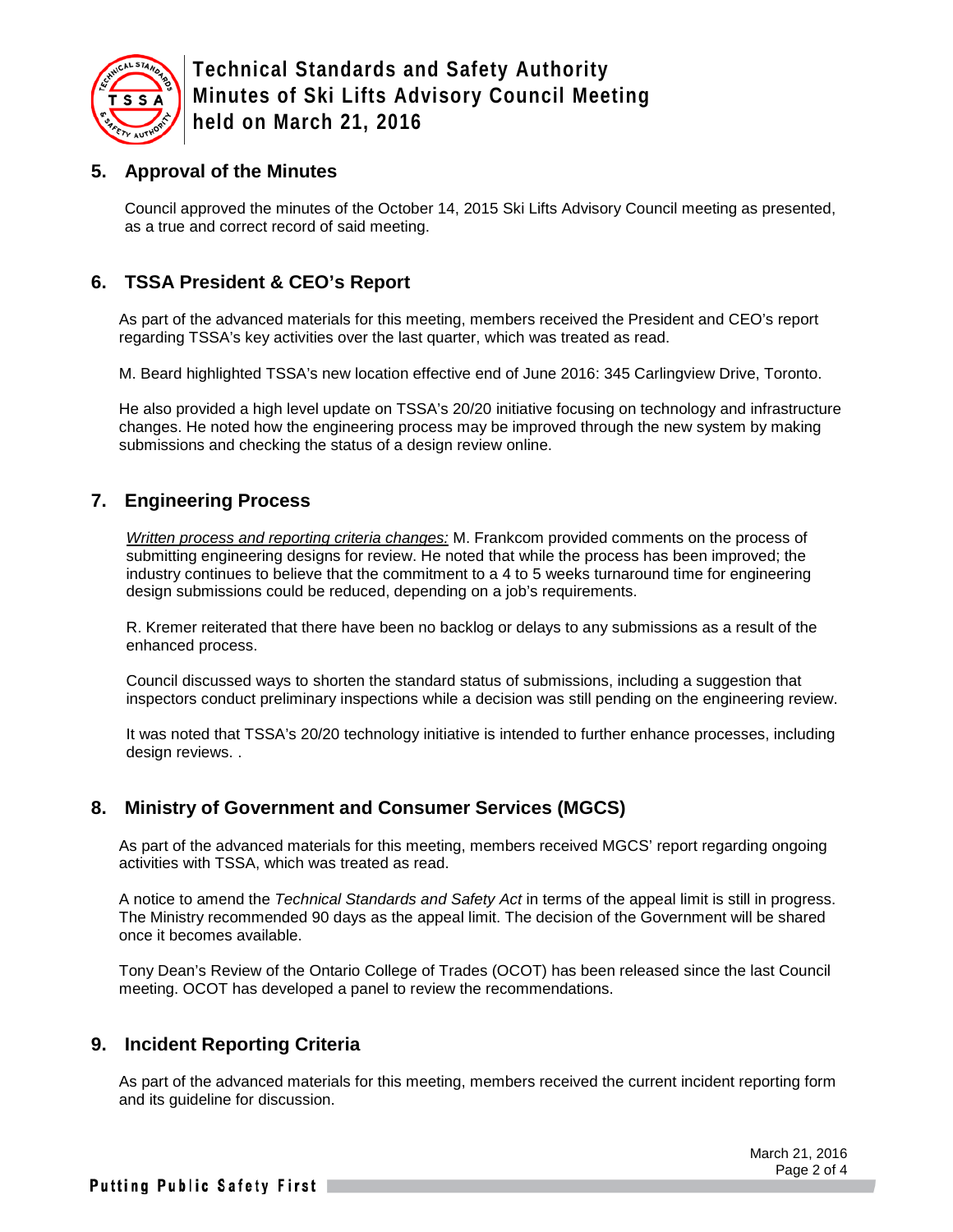

A. Weatherall reported to Council that the industry found the current requirement for incident reporting challenging. He noted the incident reporting guide was different from Occupational Health and Safety Guidelines and as a result caused confusion. The nature of the injury and the definitions in the regulation were further discussed. He reiterated that changing the guideline would result in better data.

Further discussion ensued around how other ministries, such as the Ministry of Labour may deal with incidents in the workplace. Other jurisdictions' guidelines were also discussed in comparison to Ontario's.

Changing the guideline in relation to minor injury and critical reporting will require a regulation change and the possibility of regulation review for the ski lifts industry was deemed not likely at this point in time.

ACTION: A. Weatherall will discuss and refine the areas requiring changes from the industry. He and D. McLellan will have a follow up discussion to ensure the industry understands the incident report form and its guidelines.

#### **10. Enforcement and Inspection Reporting**

There was no update under this item.

#### **11. Priority Safety Issue: Public Education**

With the aid of a PowerPoint presentation, which forms part of the record of the meeting, D. Lisle provided background information on user behaviour as the primary root cause for the majority of reported incidents in ski lifts in Ontario.

TSSA established a solid user engagement campaign involving face to face interactions to deliver important safety messages and the result are still under analysis and will be shared at the next meeting.

The industry acknowledged the professionalism of those attending the sites to collect information.

Council discussed challenges with observational methods of collecting data and how to quantify the behaviour observed and the potential to distinguish safety messages for core users and beginners. In addition, the positive role that core users can play as positive role models was noted.

It was noted that the research and education program was under review and feedback to improve the program was encouraged.

### **12. Training and Certification Advisory Board (TCAB) – Continuing Education**

This item was deferred to the next meeting.

#### **13. Mechanics/Licencing/Training/Education**

K. Nichol reported the TCAB will meet in April and information will be shared at the next meeting.

#### **14. Questions on Information and Other Businesses**

*Membership renewal:* Council renewed their terms.